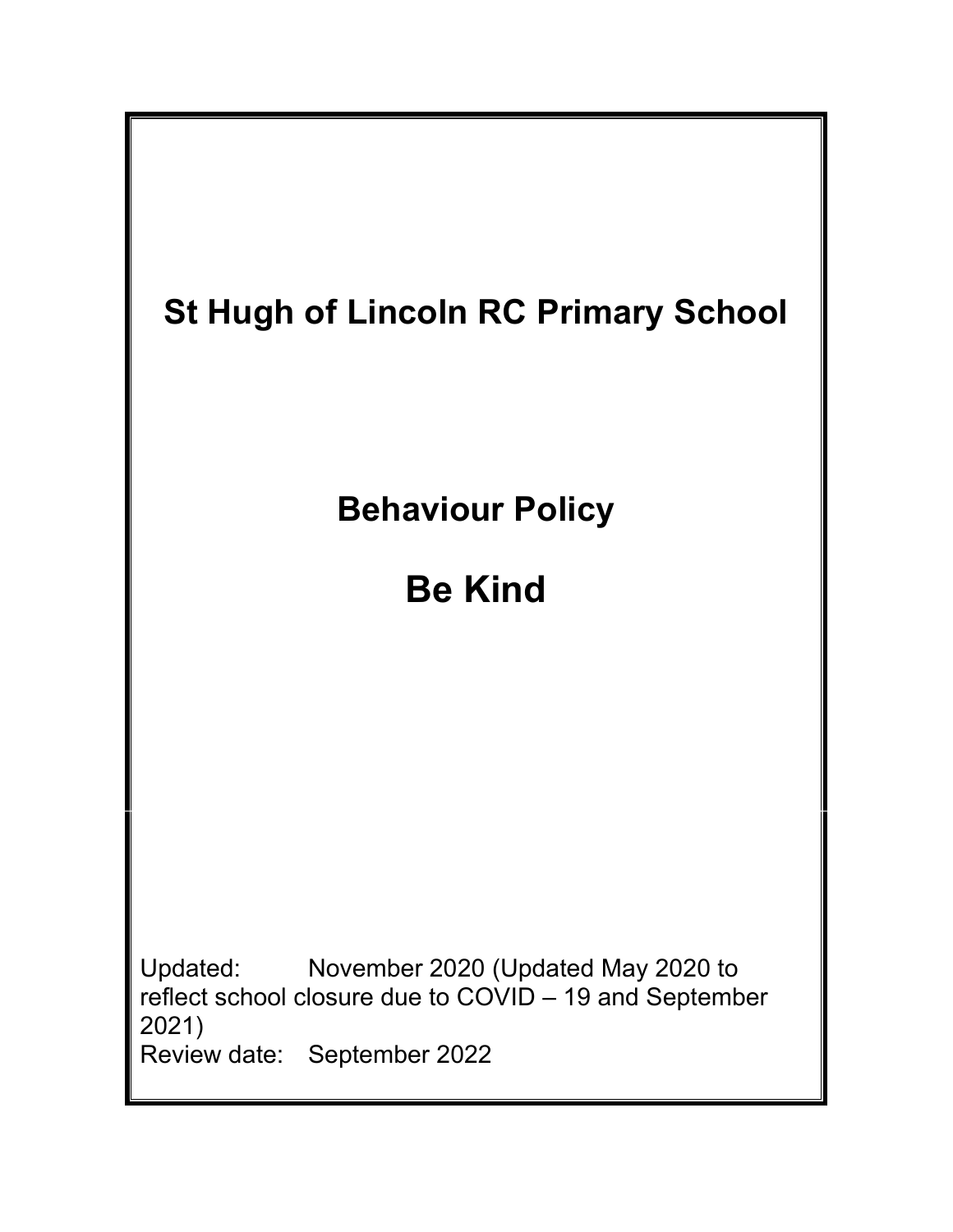# **Be Kind**

Every aspect of school life is underpinned by the phrase 'Be Kind.' It is the benchmark for all behaviours and school initiatives and policy. Although the behaviour policy has many elements (see below) everything starts and ends with 'Be Kind.'

# **Golden Rules**

The 10 Golden Rules were implemented by the children and are the benchmark for behaviour in school. They are:

- Keep your hands and feet to yourself
- **Walk sensibly and quietly down the corridor**
- Take pride in your appearance
- Keep all the school tidy
- **Try to do your best**
- Listen well to everyone
- Do not talk when adults are talking
- Line up properly, with no talking
- Be polite and respectful
- Use the playground and equipment correctly

## **House points**

These are awarded for keeping the rules, for courtesy, kindness, extra effort etc. The children collect house points for themselves as well as for their houses. There are four houses inspired by the success of the Paralympics in 2021. The house points are collected each week and shared in Friday's Assembly. The winner each week receives extra play on a Friday afternoon. The winning house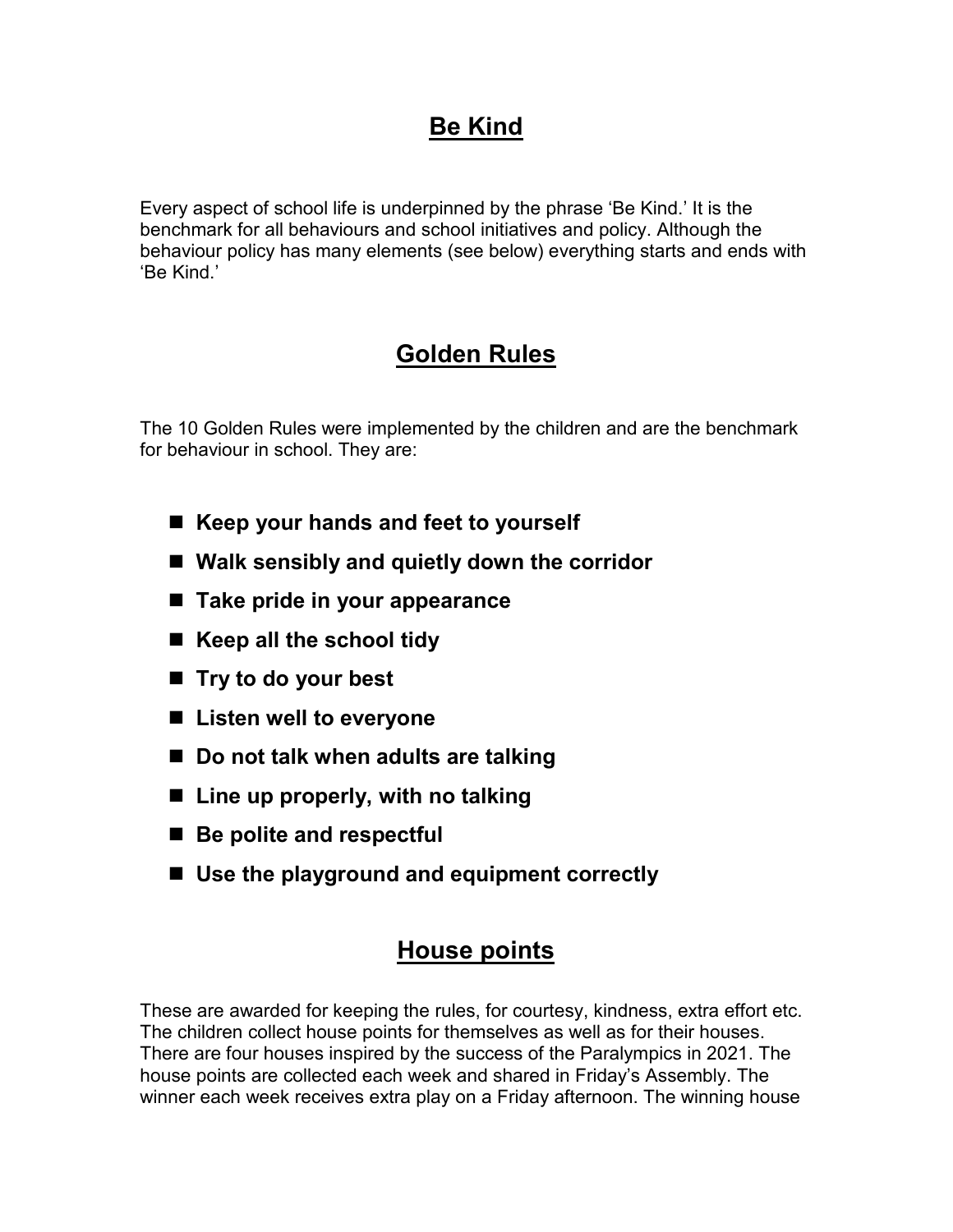each term will have a non-uniform day on the last day of each term. We will send a letter out the day before to let you know which house has won.

#### **Classroom Procedures**

Class teachers are responsible for creating a positive ethos through praise and rewards for good work and desirable behaviour which reflects thee School's Mission Statement and Aims.

Teachers establish their own methods of rewarding positive behaviour to suit the response of their pupils.

### **Special Award**

Each week, every teacher chooses a child to receive the Headteacher's award in Friday's Assembly. This is someone who has done exceptional work, behaved in an outstanding way or achieved highly in some area. The child will bring a certificate home so you know how well they have done.

## **Consequences for breaking rules**

If a child persistently behaves in an unacceptable manner the class teacher will be supported by the leadership team and other staff. The level of support will be appropriate to the need of the teacher, the class and the child. The purpose of intervention is not simply to punish but to modify behaviour. Persistent bad behaviour can indicate an underlying problem, which needs investigation.

The class teacher employs behaviour management strategies. If behaviour does not improve the situation is reported to one of the Assistant Heeadteachers or the Headteacher. In cases of serious concern the support and advice of outside agencies may be sought.

If the teacher believes the child just needs some time out to calm down then they may send them to another class for a few minutes.

If a child does not complete work set in the lesson, the child may have to miss break or lunch time to catch up. Occasionally the teacher may send unfinished work home to be finished. Children who do not complete their homework may also have to miss break to complete it.

For examples of extreme behaviour like fighting or extreme defiance, the child will be sent to the Assistant Headteachers or the Headteacher. This may result in lost break time, internal or external exclusion and parents will be informed.

It is possible that there may be circumstances where careful adherence to the behaviour policy and guidelines has failed to be effective. Such cases will be treated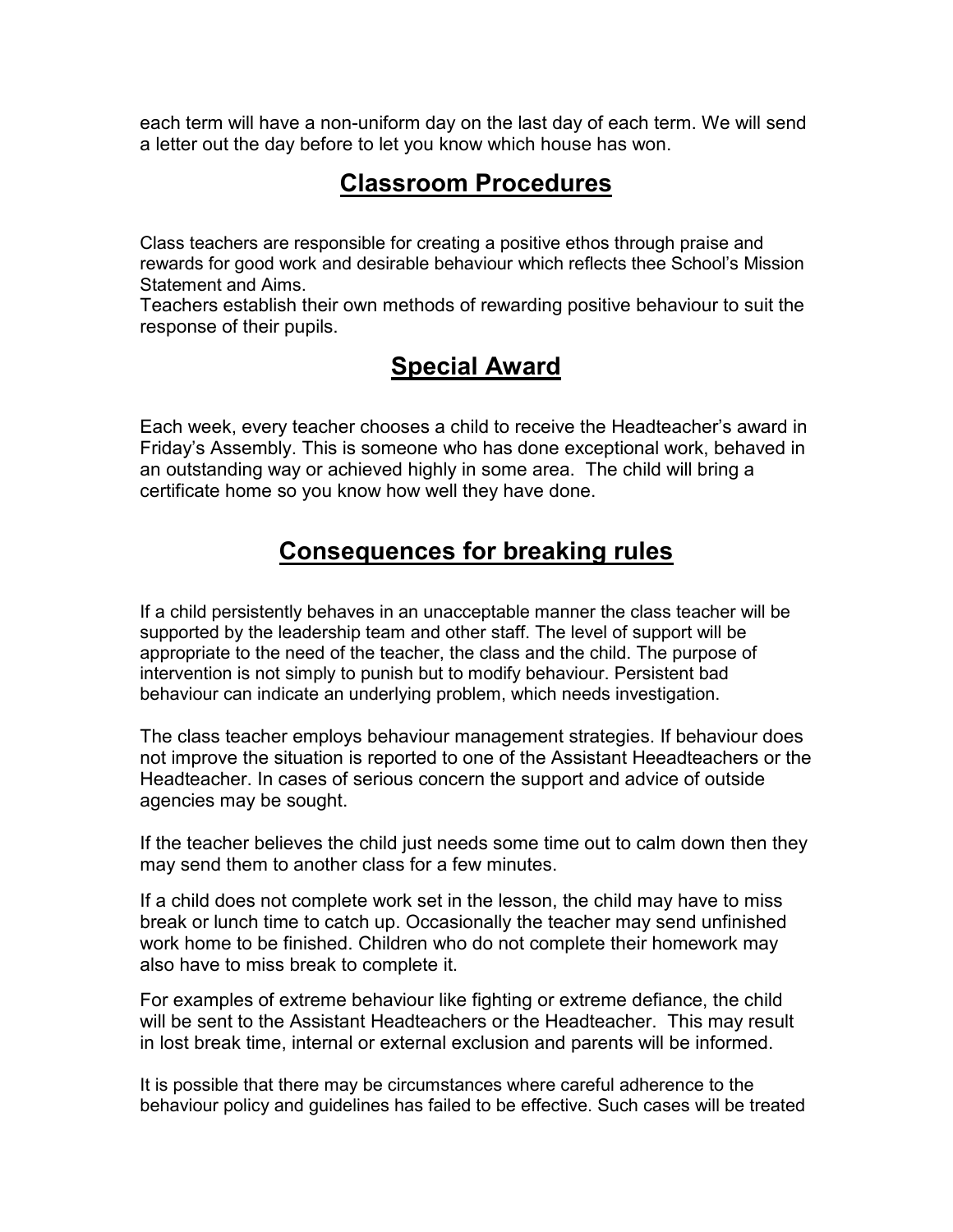on an individual basis. The class teacher, support staff, senior management team and outside agencies will work together to modify behaviour. It will be the responsibility of the class teacher to keep all staff informed of the strategies adopted so that consistency in response is assured.

The following strategies will be considered:

- Meeting of all involved, including parents / carers, to draw up a Behaviour Contract. This to be reviewed regularly.
- Designation of a member of the senior management team to be the first point of contact in exceptional circumstances.
- Limited access for the child to whole class teaching on a planned basis.
- Extra one to one support.
- SEN staff and class teacher to plan appropriate differentiated work.
- Daily plans and targets with appropriate rewards.
- Extra training for staff.
- Application for a Statement of special educational needs in the longer term, if appropriate.
- At least weekly liaison with parents/carers.
- Home school books or good news books.

#### **Exclusions**

There are 3 types of exclusion and parents are always informed.

An internal exclusion is when the child does work set by the class teacher under the supervision of a senior member of staff for a morning, afternoon or all day. They do not have break time with their friends.

A fixed term exclusion is when a child is excluded from school for a day/s. Work is set for this time and should be completed at home.

The last type is when the child has to leave the school permanently and is called a permanent exclusion.

Our aim is for your child to be safe and happy at school. If you have any concerns, please see the class teacher in the first instance.